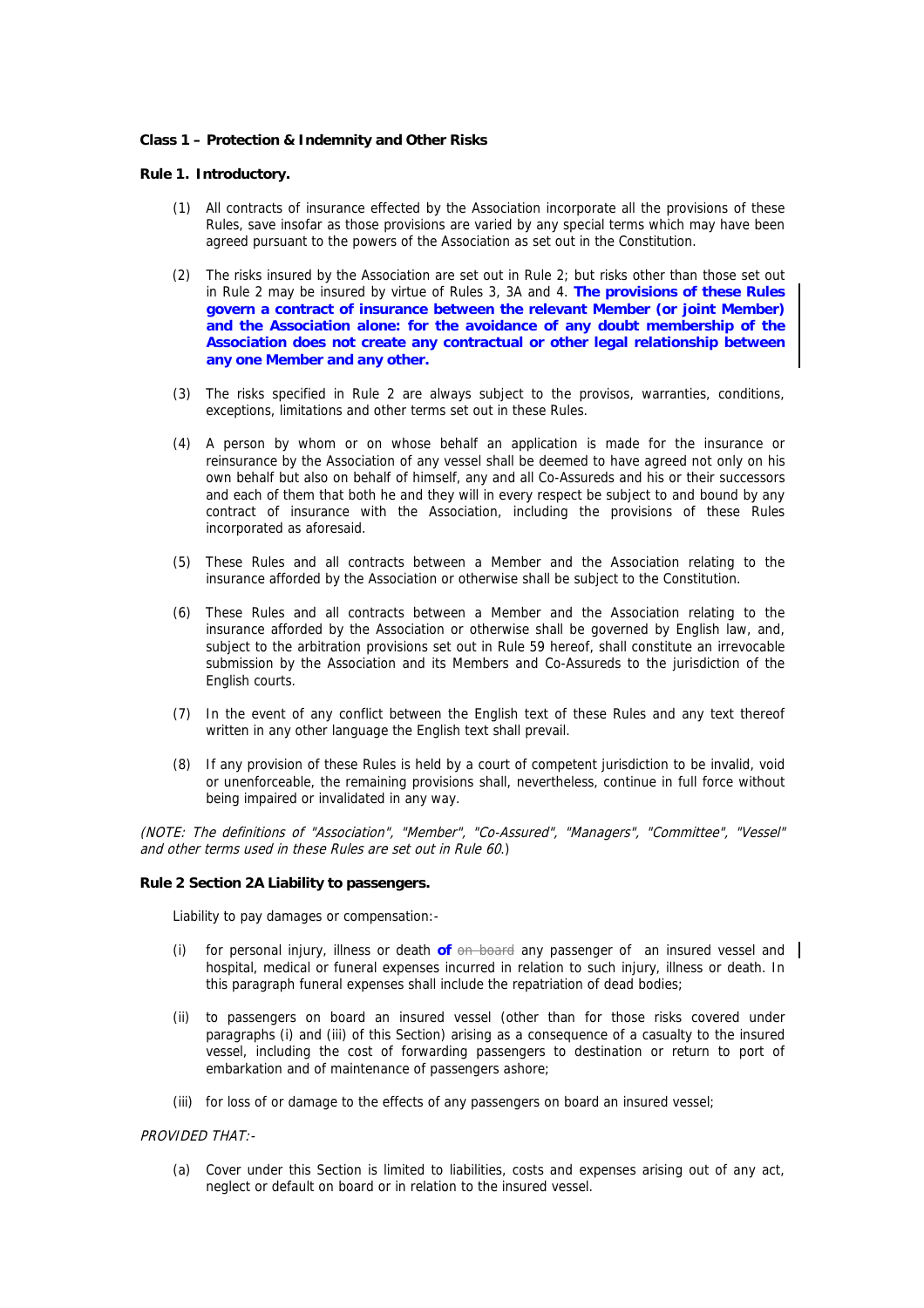- (b) The terms of the passage ticket or other contract between the passenger and the Member have been approved by the Managers in writing and cover for the liabilities, costs and expenses set out in this Section has been agreed between the Member and the Managers on such terms as the Managers may require.
- (c) There is no cover under this Section in respect of liabilities, costs and expenses incurred by a Member for personal injury, illness or death or loss or damage to property, delay or any other consequential loss sustained by any passenger on an insured vessel by reason of carriage of that passenger by air, except where such liabilities, costs and expenses occur during repatriation by air of injured or sick passengers following a casualty to the insured vessel, or during excursions from the insured vessel (but subject to proviso (d) below).
- (d) There is no cover under this Section in respect of contractual liabilities, costs and expenses incurred by a Member arising in respect of a passenger on board the insured vessel whilst on an excursion from the insured vessel in circumstances where either:-
	- (i) a separate contract has been entered into by the passenger for the excursion, whether or not with the Member, or
	- (ii) the Member has waived any or all of his rights of recourse against any sub-contractor or other third party in respect of the excursion.
- (e) Unless and to the extent that the Member has obtained appropriate special cover by agreement in writing with the Managers, there is no cover under this Section in respect of claims relating to cash, negotiable instruments, precious or rare metals or stones, valuables or objects of a rare or precious nature.

### **Rule 2 Section 16 Cargo (proviso)**

**n)** Paperless Trading

**Unless either (1) the Committee otherwise determines or (2) it is otherwise agreed in writing between the Member and the Association, there shall be no recovery from the Association in respect of any liability, cost or expense whatsoever or howsoever arising, whether directly or indirectly, out of or in consequence of:**

- **(i) The Member's participation in, or use of, any system or contractual arrangement the predominant purpose of which is to replace paper-based documentation in shipping and/or international trade with electronic messages (any such system or arrangement being referred to in this endorsement as a "paperless system"), or**
- **(ii) A document, created or transmitted under a paperless system, which contains or evidences a contract of carriage, or**
- **(iii) The carriage of goods pursuant to such a contract of carriage, save to the extent that the Association may determine that such liability, cost or expense would have arisen and would have been covered by the Association if the Member had not participated in or used a paperless system and any contract of carriage had been contained in or evidenced by a paper document.**

**For the purpose of this proviso a "document" shall mean anything in which information of any description is recorded, including, but not limited to, computer or other electronically generated information.**

# **Rule 15 LIABILITY EXCLUDED FOR NUCLEAR RISKS IN RESPECT OF POLLUTION BY WASTE AND THE CARRIAGE OF LIVE ANIMALS.**

Unless either (1) the Committee otherwise determines or (2) it is otherwise agreed in writing between the Member and the Association, there is no cover in respect of any liabilities, costs or expenses directly or indirectly caused by or contributed to by or arising from:-

(a) ionising radiations from, or the radioactive, toxic, explosive or other hazardous or contaminating properties of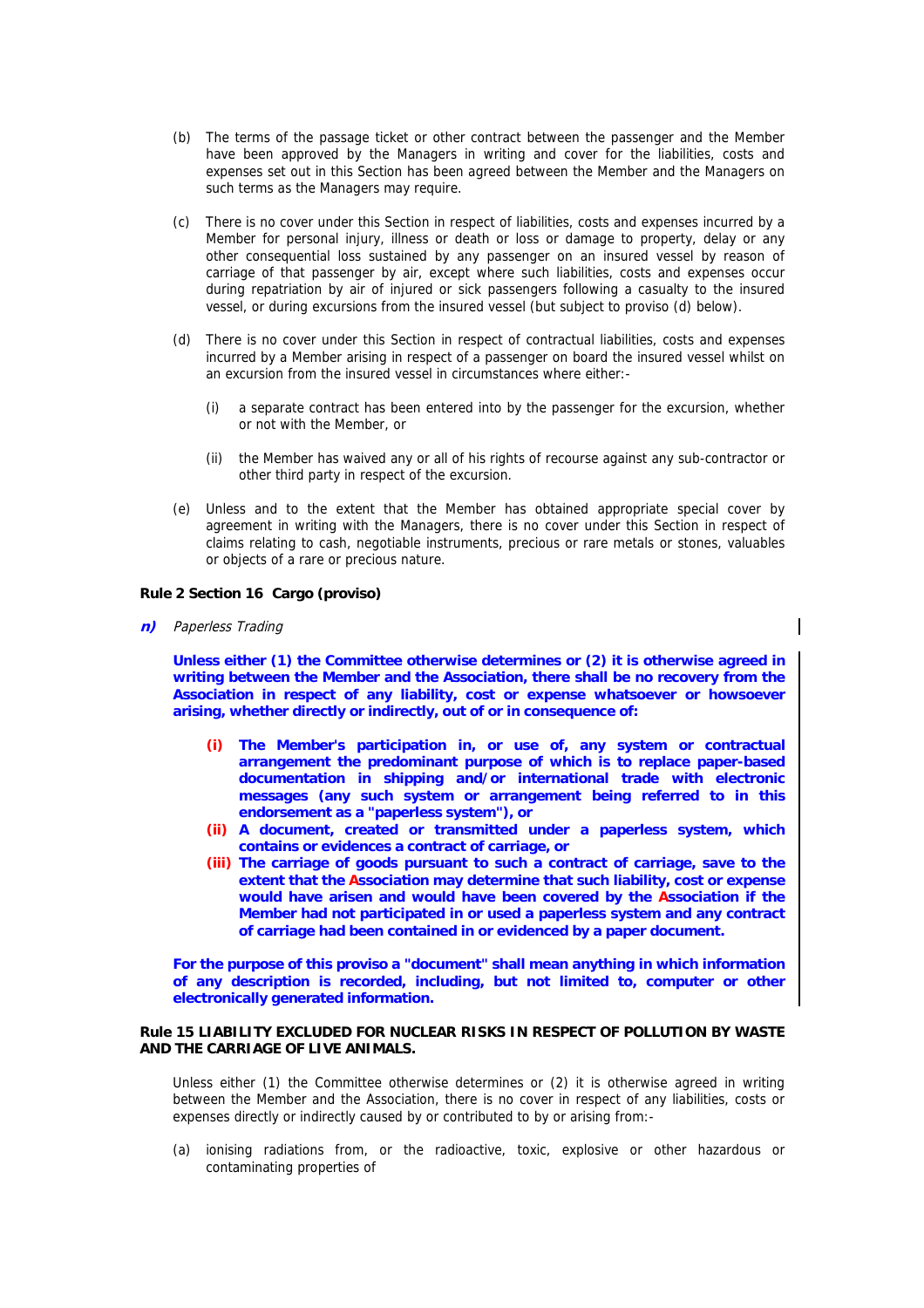- (i) any nuclear fuel or any nuclear waste or the combustion of nuclear fuel, or
- (ii) any nuclear installation, reactor or other nuclear assembly or nuclear component thereof, or
- (b) any weapon of war employing atomic or nuclear fission and/or fusion or other like reaction or radioactive force or matter,

other than liabilities, costs and expenses arising out of carriage of "excepted matter" (as defined in the Nuclear Installations Act 1965 of the United Kingdom or any regulations made thereunder) as cargo in an Insured Vessel.

- (c) The intended or actual carriage of live animals.
- (d) The discharge or escape, or the threat of discharge or escape of any hazardous waste (previously carried in the insured vessel) from any land in or on which such waste is kept, treated or deposited.
- **(d) The discharge or escape, or the threat of discharge or escape, or the presence of any substance, material, product, or waste determined or deemed to be hazardous, in any dump, site, storage or disposal facility, whether or not such substance, material, product or waste was previously carried on an entered ship as cargo, fuel or stores.**

### **Rule 3A. SPECIAL COVER FOR CHARTERERS AND RELATED PARTIES.**

Without prejudice to the generality of Rule 3, where an entry of a vessel in the Association is in the name of or on behalf of a charterer (other than a bareboat charterer or charterer by demise), the charterer may be covered as a Member, and any cargo interests wholly owned or controlled by such charterer or in the same ownership or control as him may be covered as a Co-Assured, upon such terms and conditions as the Managers of the Association may require in respect of the following liabilities, losses, costs and expenses and against the risks set out in Rule 2 on the following terms and conditions, subject always to the Constitution and these Rules.

The Member shall be covered in respect of the following risks:

- (1) Liability as charterer to indemnify the owner or disponent owner of the insured vessel in respect of the risks set out in Rule 2.
- (2) Liability as charterer to pay damages to the owner or disponent owner of the insured vessel in respect of loss of or damage to the vessel, and/or loss of use of the vessel arising from such loss or damage, to the extent (and no more) that cover would otherwise be excluded by virtue of Rule 16(i) to (ix) and Proviso (a)(i) to Rule 2, Section 10.
- (3) Liabilities, losses, costs and expenses incurred as charterer and covered under Rule 2 and under other paragraphs of this Rule 3A for which cover would otherwise be excluded by Rule 14, but:
	- (a) there shall be no such cover in respect of the risks set out in clause 5 of the Institute War and Strike Clauses, Hulls-Voyage 1/11/95;
	- (b) cover against such liabilities, losses, costs and expenses may be terminated by the Association on 7 days' notice; and
	- (c) such cover shall terminate automatically in the circumstances and manner described in clause 6.2 of the Institute War and Strike Clauses, Hulls-Voyage 1/11/95.
- (4) Liability as charterer to contribute to general average, special charges or salvage in respect of freight and any property, other than cargo, carried on board the insured vessel and owned or leased by the Member.
- (5) Loss of or damage to fuel oil, stores and supplies belonging to the Member or for which he is responsible.

Both the Member and the Co-Assured shall be covered in the capacity of cargo owner in respect of: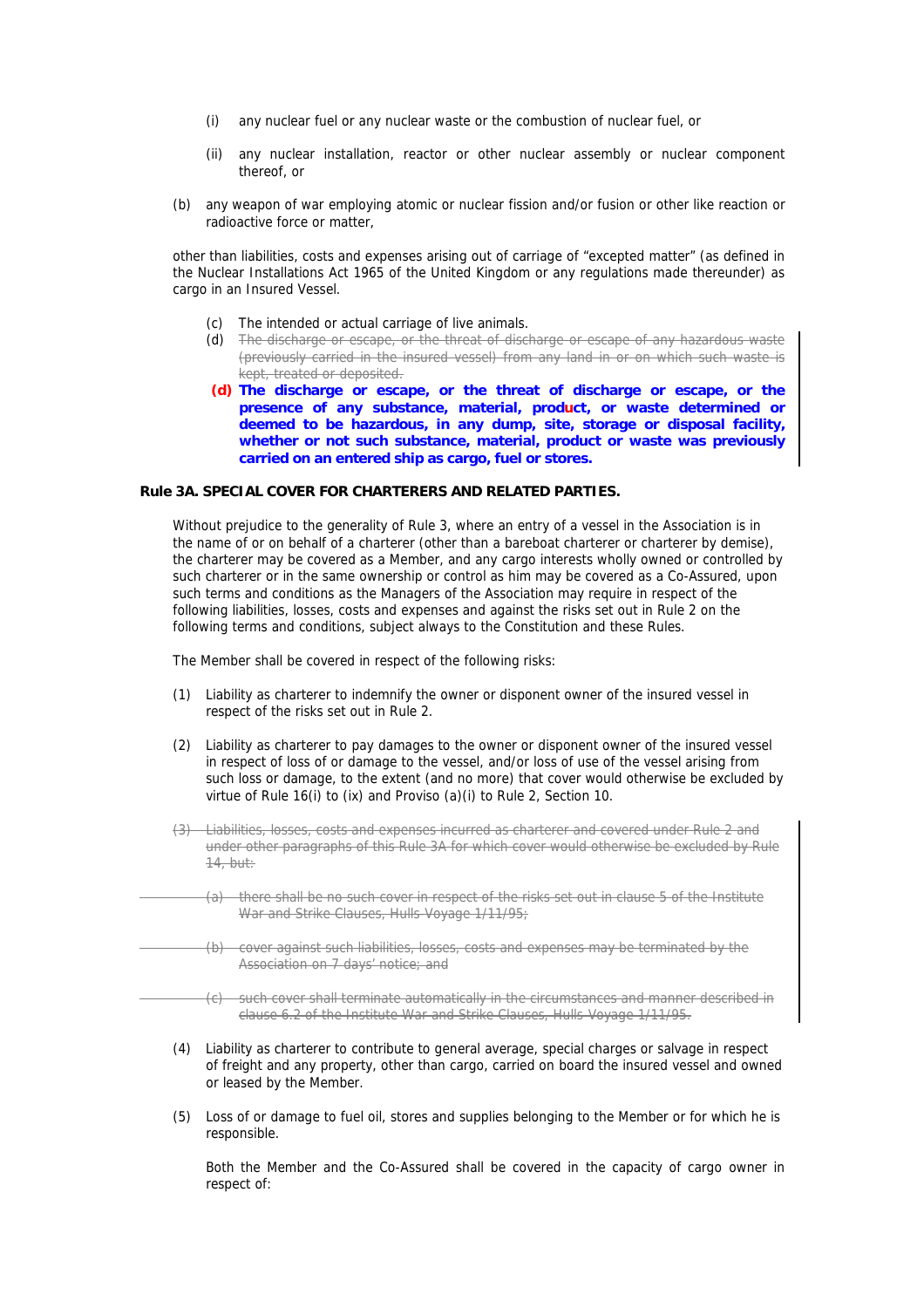- (6) The liabilities, losses, costs and expenses set out in Rule 2, Section 11 and the Member shall further be covered against such liabilities, losses, costs and expenses where they arise out of an incident occurring at a time when the Co-Assured:
	- (a) owned all or part of the cargo being carried on the insured vessel; and
	- (b) was wholly owned or controlled by, or was in the same ownership or control as, the Member;

and where the liabilities, losses, costs and expenses in such circumstances arise by virtue of the relationship between the Member and the Co-Assured.

PROVIDED THAT:-

- (a) If the Co-Assured has an interest in the cargo carried on board that vessel that interest shall constitute, for the duration of the voyage on which such cargo is carried, an interest in the vessel sufficient to constitute him a Co-Assured in respect of such vessel under Rule 36, and the provisions of paragraph (c) of the preamble to Rule 2 shall not apply.
- (b) The terms of each charterparty must be in all material respects in a form approved by the Managers.
- (c) To the extent that the risks covered under or by virtue of this Rule, including the risks covered under Rule 2, are reinsured by the Association, the Member and the Co-Assured shall only be entitled to recover from the Association the net amount actually recovered by the Association under such reinsurance in respect of his claim, together with that portion (if any) of the cover retained by the Association.
- (d) In respect of the cover provided under paragraph (3) of this Rule, the Member warrants to the Association that the insured vessel is chartered on terms not less favourable to the Member than the following:
	- (i) owners may decline any orders sending the vessel to any place which is dangerous through war risks (as defined in clauses 1.1 to 1.3 of the Institute War and Strike Clause Hulls-Voyage 1/11/95);
	- (ii) owners may insure their own interests against such war risks; and
	- (iii)the Member is to reimburse any premium paid by owners for insurance against such war risks, and the Member shall further use his best endeavours to procure a term of the charterparty that he is not liable for any loss, damage or expense which is or which could be covered by available war risks insurance on normal commercial terms.
- (e) There is to be no cover under paragraph (5) of this Rule in respect of:
	- (i) ordinary loss in weight or volume or ordinary degradation or deterioration of such fuel oil, stores or supplies;
	- (ii) loss, damage or expense caused by inherent vice or nature of such fuel oil, stores or supplies;
	- (iii) loss, damage or expense caused by delay, even where such delay is caused by a risk insured by the Association;
	- (iv) loss, damage or expense caused by a terrorist or any person acting from a political motive.
- (f) In respect of the cover under paragraph (5) of this Rule the Association waives any implied warranty of seaworthiness of the vessel.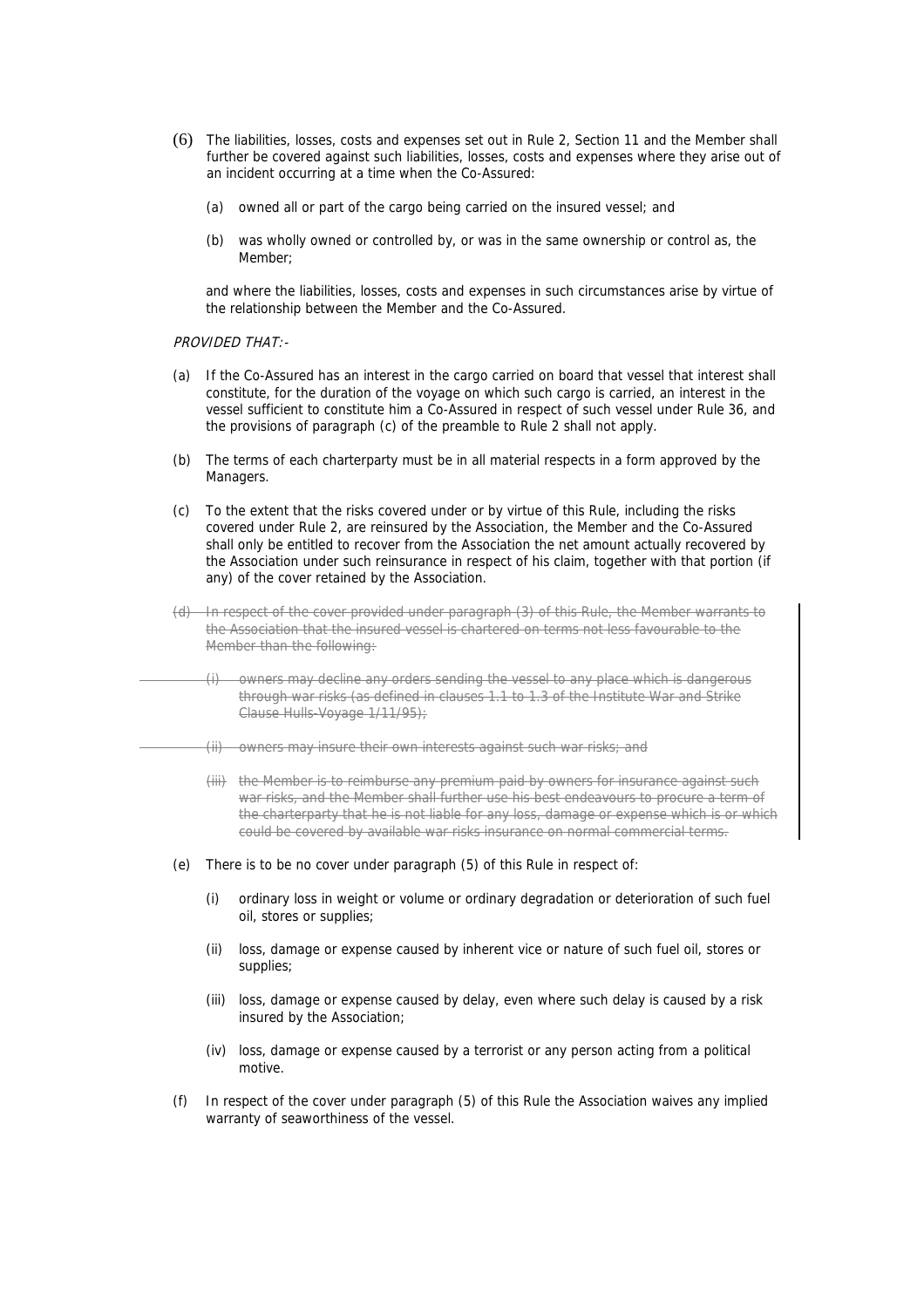- (g) The provisions of Rules 7(2) and 8(3)(b) and of the Oil Pollution Limitation of Cover and Charterer's Limitation of Cover clauses shall not apply, but the Committee shall have power under this Rule to make Bye-Laws from time to time providing for the limitation of or other restrictions upon the liability of the Association for claims under all paragraphs of this Rule 3A, including cover under Rule 2. In the absence of any such Bye-Law, the Association's liability under all paragraphs of this Rule 3A, including cover under Rule 2 or otherwise, in respect of all parties insured in respect of any one vessel under any one contract of insurance in respect of any one incident shall not exceed in the aggregate the amount of US\$500,000,000 inclusive of interest and costs. For the purposes of this proviso, claims in respect of loss of or damage to cargo on the same cargo carrying voyage (including claims in respect of cargo's contribution to general average payable by the Member solely by reason of a breach of the contract of carriage) shall be deemed to have arisen out of the same incident and that incident shall be deemed to have occurred at the earliest of:-
	- (i) the first place of discharge or port at which such loss or damage was ascertained and at the time of such ascertainment; and
	- (ii) if such loss or damage was ascertained after discharge of the cargo from the insured vessel, at the time and place of discharge; and
	- (iii) where the Member sold the insured vessel (or otherwise disposed of the interest in the insured vessel in respect of which he has been insured) during the cargo carrying voyage, at the time when last entry for the insured vessel terminated and at the place where the insured vessel was at that time,

and a reference in this proviso to a cargo carrying voyage shall include, in cases where cargo is carried under a contract for carriage partly in the insured vessel and partly by other means of transport, the entire through or combined transport of that cargo under that contract.

### **Rule 14. LIABILITY EXCLUDED FOR WAR RISKS.**

Unless either (a) the Committee otherwise determines or (b) it is otherwise agreed in writing between any Member and the Association, there is no cover in respect of any liabilities, costs or expenses (irrespective of whether a contributory cause of the same being incurred was any neglect on the part of the Member or on the part of the Member's servants or agents) when the loss or damage, injury, illness or death or other accident in respect of which such liability arises or cost or expense is incurred, was caused by:-

- (1) War, civil war, revolution, rebellion, insurrection or civil strife arising therefrom, or any hostile act by or against a belligerent power.**, or any act of terrorism.**
- (2) Capture, seizure, arrest, restraint or detainment (barratry and piracy excepted) and the consequences thereof or any attempt thereat.
- (3) Mines, torpedoes, bombs, rockets, shells, explosives or similar weapons of war (save for those liabilities, costs or expenses which arise solely by reason of the transport of any such weapons whether on board the insured vessel or not).

PROVIDED ALWAYS THAT:-

- **(a)** This exclusion shall not apply to the use of such weapons, either as a result of government order or through compliance with a written direction given by the Managers or the Committee, where the reason for such use is the avoidance or mitigation of liabilities, costs or expenses which would otherwise fall within the cover given by the Association.
- **(b) In the event of any dispute as to whether or not any act constitutes an act of terrorism, the decision of the Committee shall be final.**

# **Rule 19 YEAR 2000 AND DATE COMPLIANCE & EXCLUSION OF COVER IF ADVENTURE ILLEGAL, HAZARDOUS OR IMPROPER.**

(1) Without prejudice to the provisions of paragraph (2) of this Rule and of Rule 23, a Member shall at all times take such steps to protect his interests in relation to Date Compliance as the Committee would expect an uninsured person acting reasonably in similar circumstances to take.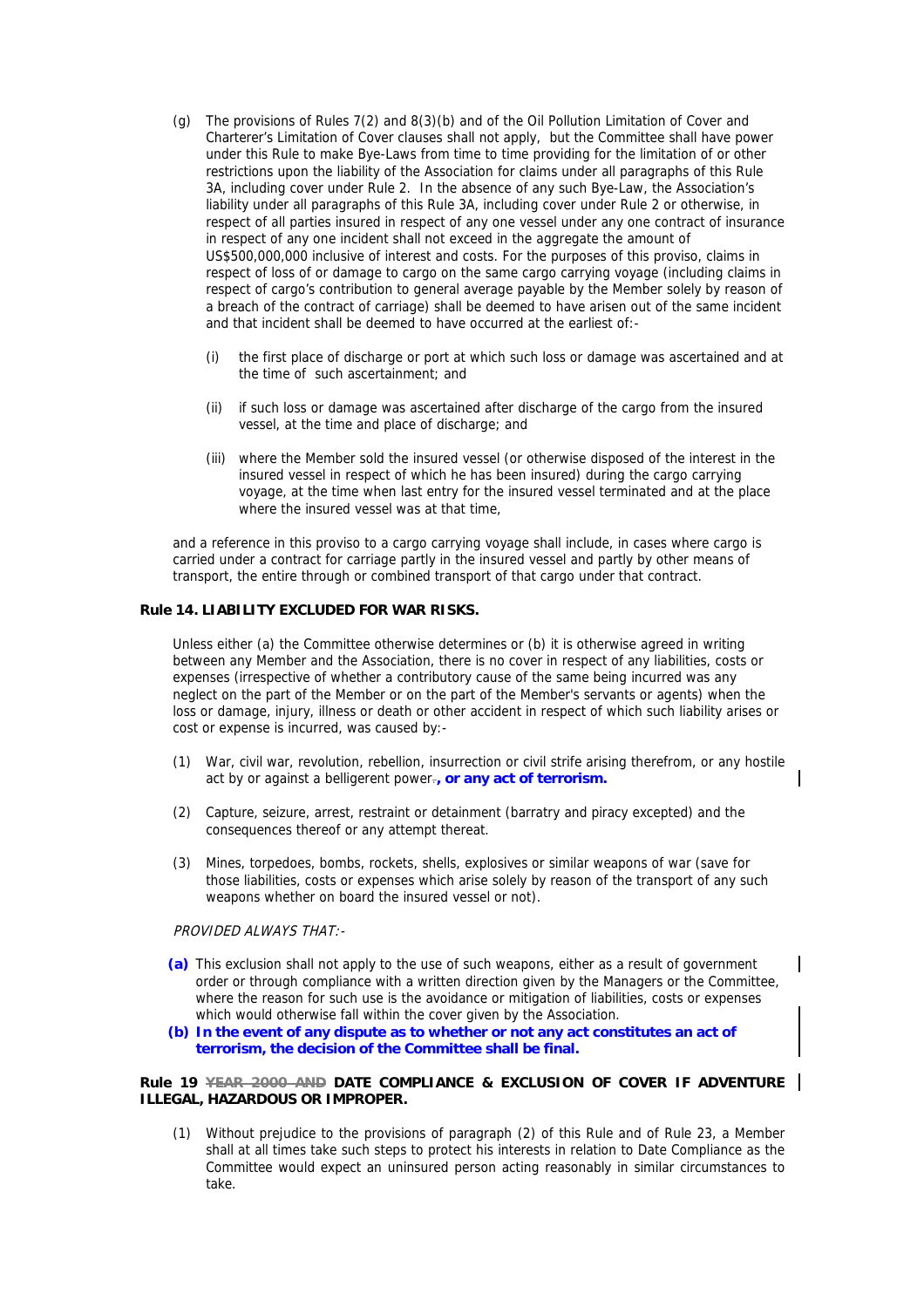For the purpose of this Rule "Date Compliance" shall mean that, in relation to computers and other equipment or systems for processing, storing or retrieving data, hardware, software, firmware and microprocessors and any equipment which contains or relies upon microprocessors, neither performance nor functionality is adversely affected, whether before or after any implemented or attempted changes or modifications for the purposes of Date Compliance, by any date and in particular that:-

- (a) no value for current date would cause any interruption in operation
- (b) date based functionality and performance shall behave consistently for all dates
- (c) in all interfaces and data storage, the century in any date shall be specified either explicitly or by unambiguous algorithms or inference Rules

 $\overline{\phantom{a}}$ 

(d) the year 2000 shall be recognised as a leap year.

If a Member fails to fulfil the obligations contained in this Rule the Committee may reject or reduce any claim against the Association arising directly or indirectly out of such failure.

(2) There is no cover in respect of an insured vessel carrying contraband, blockade running or being employed in an unlawful trade, or if the Committee determines that the carriage, trade, voyage or any other activity on board or in connection with the insured vessel, was imprudent, unsafe, unduly hazardous or improper.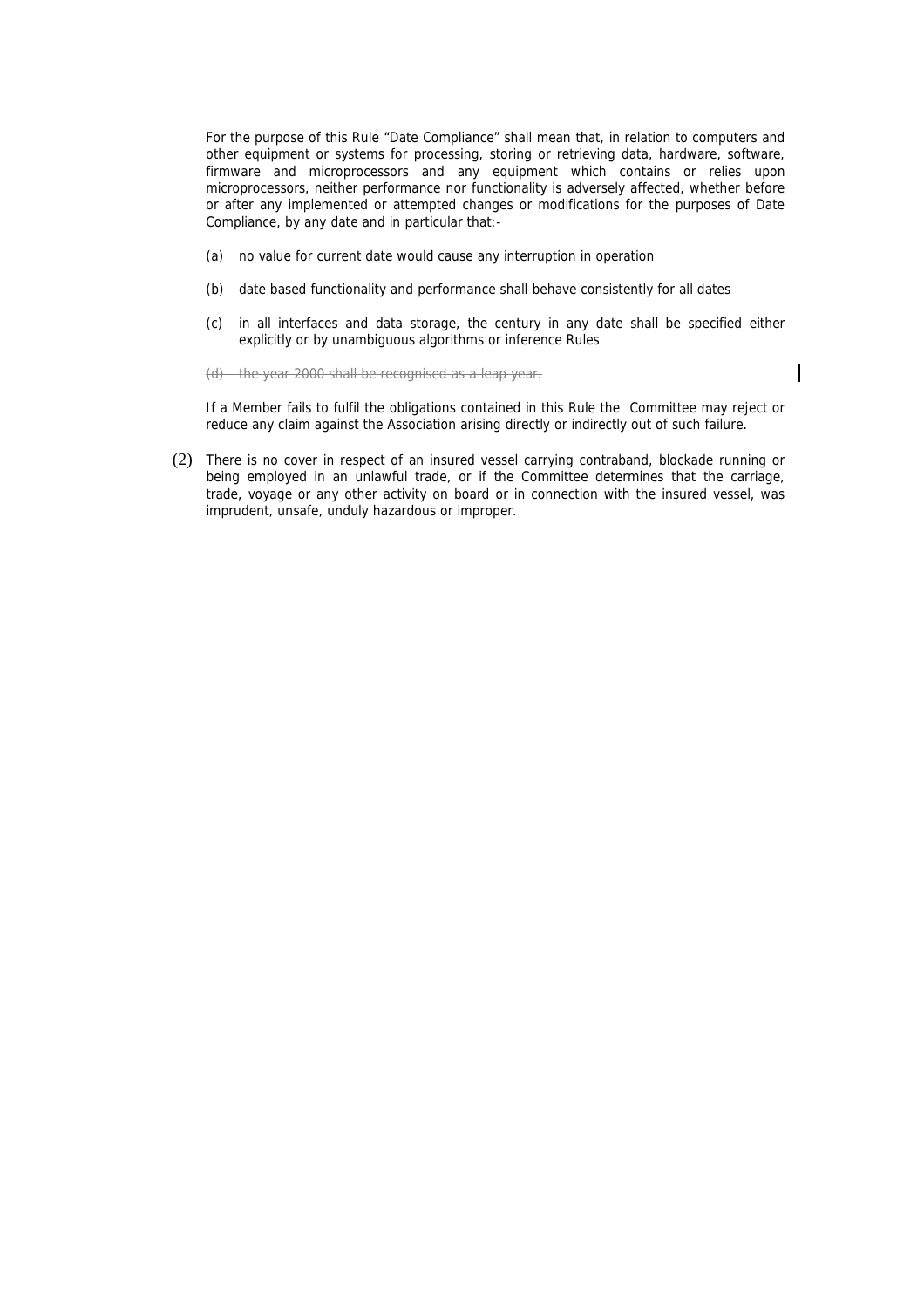$B<sub>3</sub>$ 

# To: The West of England Ship Owners Mutual Insurance Association (Luxembourg)

Dear Sirs **Vessel: Voyage: Date: Casualty: Bills of Lading: Nature of Claim:**

We hereby request you (either personally or through your agents) to provide bail or other security for the above claim in the sum of which bail or security is now being requested and/or is now required in order to avoid the arrest or detention of MV or in order to secure her release from arrest.

In consideration of your providing such bail or security (hereinafter called "the bail or security") we hereby agree as follows:-

1. To pay immediately upon any liability being incurred by you or your agents under or in connection with the bail or security a sufficient sum to discharge such liability in full and generally to take all such measures as may be necessary to ensure that such liability is discharged in full without delay as soon as it may be incurred and that neither you nor your agents shall be required to make any payment whatsoever to discharge such liability save out of the funds (hereinafter called "the funds") which we shall have provided.

Provided that we reserve our right to claim repayment of any sums we may pay hereunder which we believe are recoverable in accordance with your Rules and

- 2. To indemnify you and hold you harmless in respect of any loss or damage whatsoever which may result from your giving the bail or security and to reimburse to you at any time upon your demand any sum or sums of money which you may be called upon to pay under or in connection with the bail or security.
- 3. To pay on demand all your costs, expenses, charges and commission (as specified in your Rules) in connection with the provision of the bail or security.
- 4. Without prejudice to the foregoing, in the event that, in breach of our obligation under Clause 1 above, we fail to provide the funds and you are obliged nevertheless to incur or, notwithstanding that you have no such obligation, you elect to incur any such liability, loss, damage, costs, expenses, charges or commission, then
	- a) you shall be entitled to demand from us immediate payment of the amount of any such liability, loss, damage, costs, expenses, charges or commission;